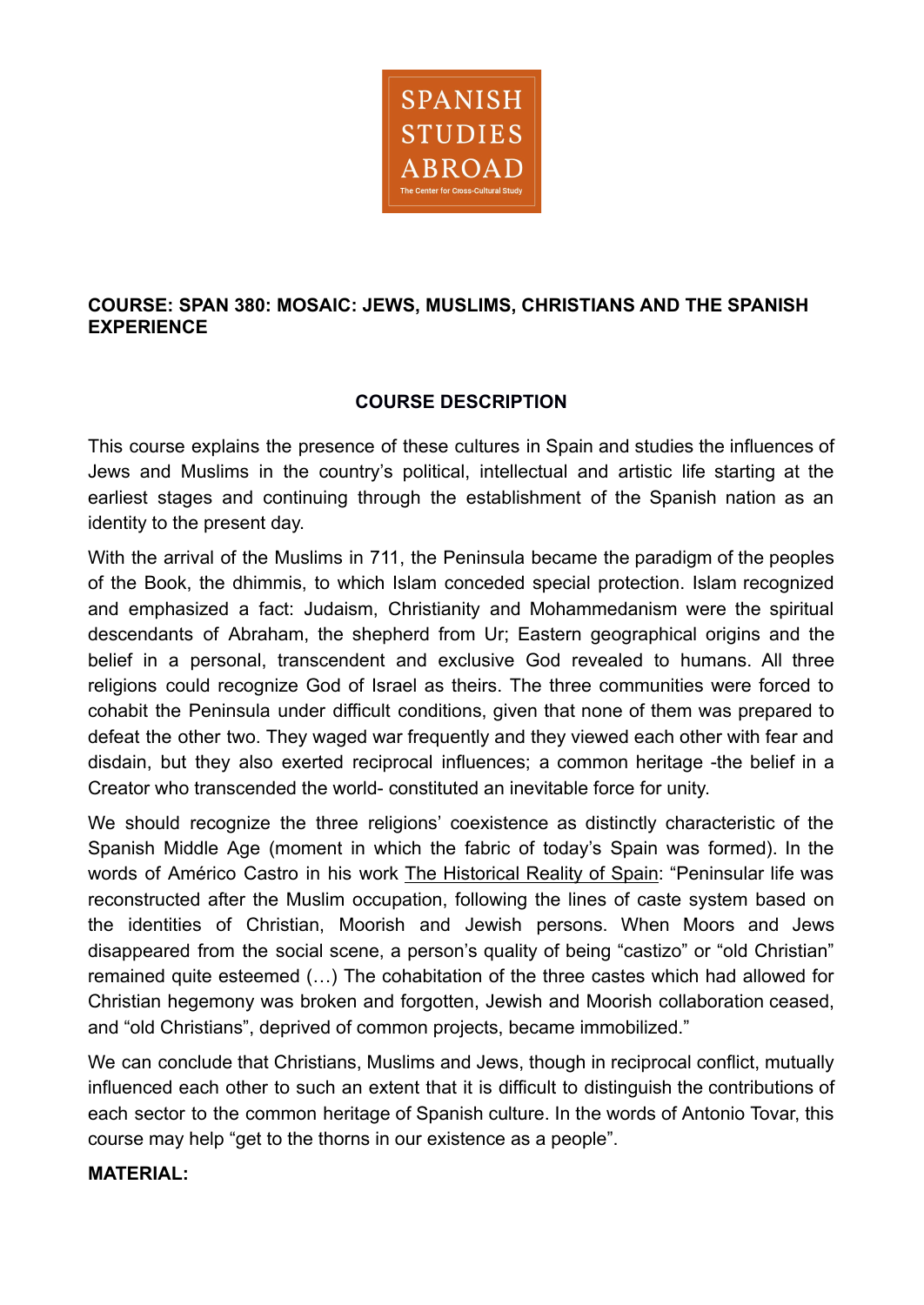## **López-Ibor, Marta**

**Los judíos en España. Madrid, Anaya, 1990.**

# **Watt, Montogomery La España Islámica. Madrid, El Libro de Bolsillo, Alianza Editorial, 1988.**

Photocopies of other texts will be handed out as well, and these will be worked on at home and commented upon in class.

#### GRADING:

The student will write two paragraphs, with an average length of 250 to 300 words each, during the course.

During the course, tests will be administered to measure students' progress. At the end of the course, there will be a comprehensive final exam.

| 1) Participation   | 20% |
|--------------------|-----|
| 2) Test            | 30% |
| 3) Text commentary | 20% |
| 3) Final exam      | 30% |

\* Participation note: The student will receive a participation grade that will reflect, not only quality of participation, but the initiative shown by the student in the different activities of the course.

Each student will have to make an oral presentation about a subject dealing with the program. The grade for that presentation will have the same value as a test.

Students will receive the material to be covered the next day, read it at home and discuss it in class during the following session.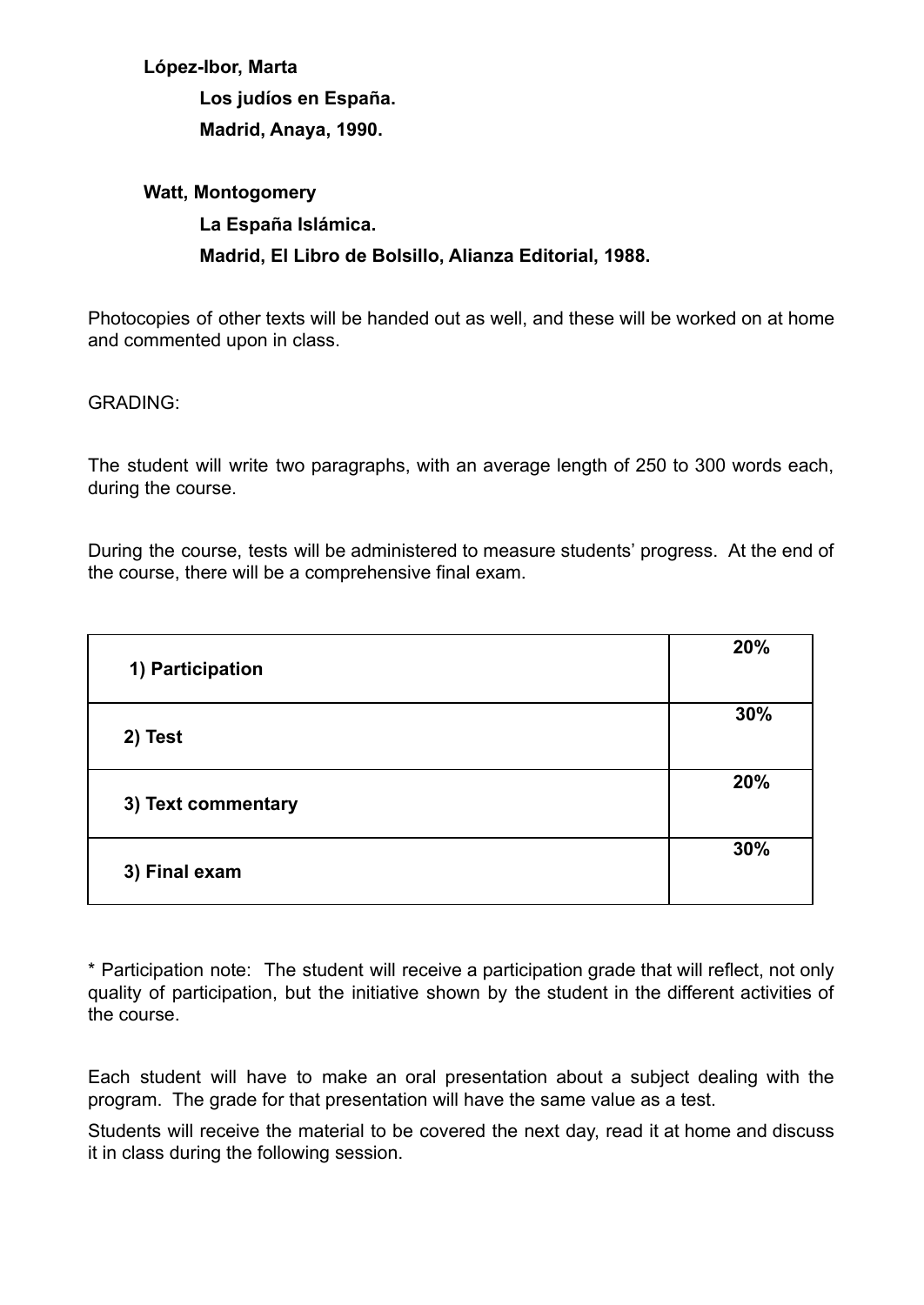#### **BIBLIOGRAPHY**

Ariè, Rachel. La España musulmana. Barcelona: Labor, 1984.

Avani, Haim. España, Franco y los judíos. Sevilla: Altalea editores, Sevilla, 1982.

Bennasar, Bartolomé. Inquisición española: poder político y control social. Barcelona: Editorial Crítica, 1981.

Castro, Américo. La realidad histórica de España. México: Editorial Porrua, S.A. 1973. Diaz-Plaja, Fernando. La vida cotidiana en la España musulmana. Madrid: Edaf, 1993.

García Valdeavellano, Luis. Historia de España. Madrid: Revista de Occidente, 1973.

García Moreno, Luis, A.J.C. Los judíos de la España antigua. Madrid:Rialp, S.A., 1993.

López Ibor, Marta. Los judíos en España. Madrid: Anaya, 1990.

Maíllo Salgado. De la desaparición de Al Andaluz. Madrid: Abada, 2004.

Méndez Bejarano, Mario. Historia de la judería de Sevilla.Sevilla: Castillejo, 1992.

Sánchez Albornoz, Claudio. La España musulmana. Madrid: Espasa-Calpe, S.A., 1982.

Suárez Fernández, Luis. Los judíos españoles en la Edad Media. Madrid: Rialp, S. A., 1980.

COURSE CONTENT:

Wednesday, June 10th: Course presentation. General introduction to Spanish history.

WEEK 1: Topic 1.

The myth of Jewish presence in Spain before Christ: "Tubal, hijo de Jafet, fue el primer hombre que vino a España": Presence of the Jews in Hispania. The diaspora and Jews in Spain. Jews in Hispania in Roman times.

Text: García Moreno, pgs. 39-69 / López Ibor, pgs. 24-25

WEEK 2: Topic 2.

In the crossroads of civilization: the Arabic conquests, Opening or closing?: the arrival of the Muslims in Spain.

The concept of razzia and the conquests of Islam in Spain (710-756). The Jews give help to the Muslims in the invasion: the instances of Seville and Granada. Arrival of new Hebrews. Culture and rabbinical Spanish poetry.

Text: Watt, pgs. 11-22. López Ibor, pgs. 24-27.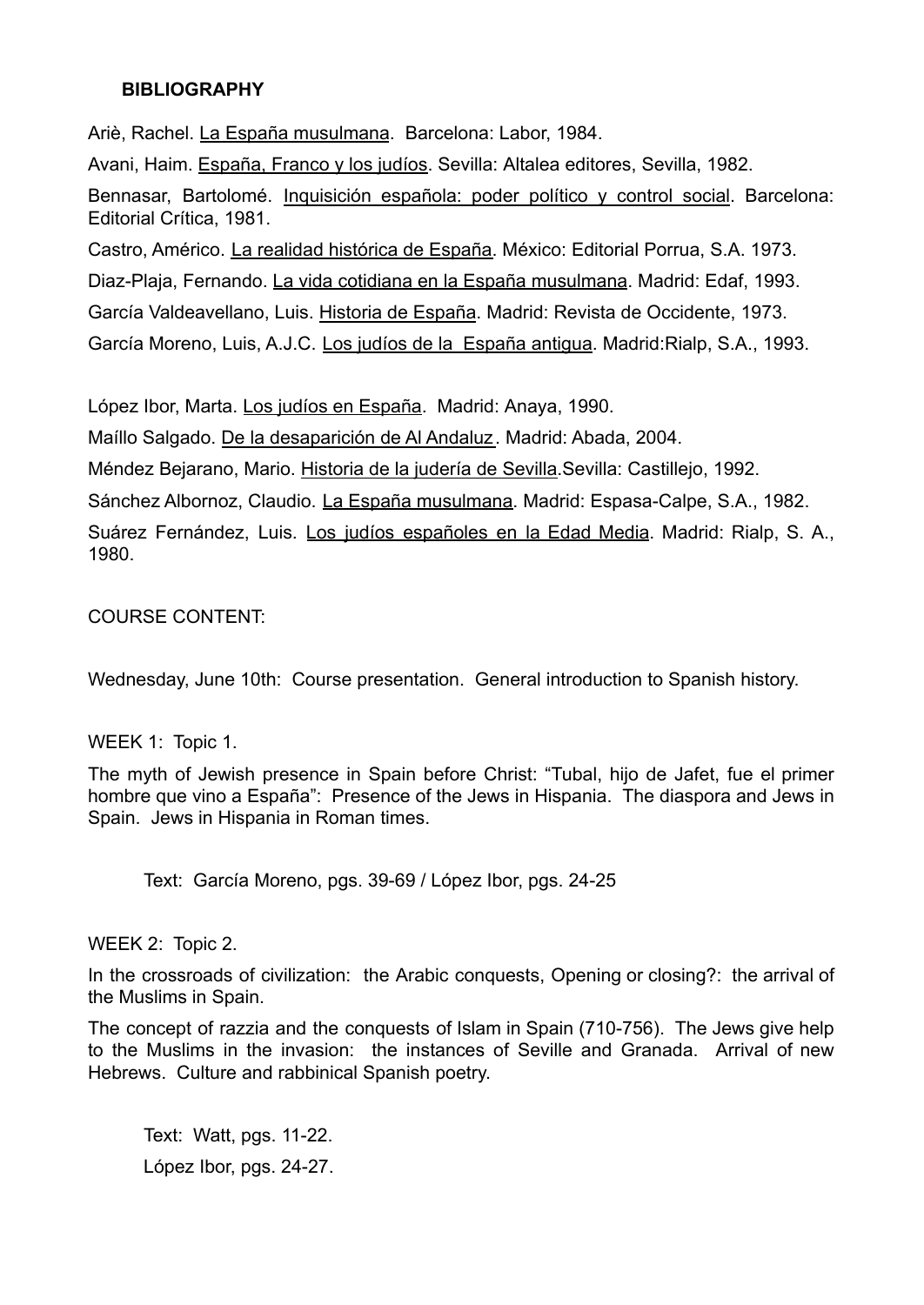Mendez Bejarano, pgs. 21-27.

WEEK 3: Topic 3.

Omeya Spain.

The independent Omeya emirate (756-912). The magnificence of the Omeya caliphate in Cordoba. The economic base. Social and religious movements. Political institutions.

Text: Watt, pgs. 37-70.

WEEK 4: Topic 4.

The Jews under Muslim government:

Hebrew collaboration in the "loss of Spain". The status of Judaism. The Mozarabic polemic. The removal of the Talmudic schools. Grammarians and poets. The dislocation of the Cordoban nucleus. Jewish presence in the Christian kingdoms. The Taifas, Moorish kings who ruled Spain after the breaking up of the Caliphate of Cordoba in 1031. The work of Ibn Negrella. The work of Ibn Paquda. Judah ha-levi.

Text: Suarez Fernandez, pgs. 35-61.

WEEK 5: Topic 5.

Co-existence.

Jewish emigration to the Christian kingdoms.

Text: López Ibor, pgs. 29-66.

WEEK 6: Topic 6.

The end of Arab domination in Spain.

Reasons for the fall. The Taifas (see above) (1009-91). The Berber Empires: Almoravids and Almohads. Spain during Almohad domination.

Text: Watt, pgs. 92-123.

WEEK 7: Topic 7.

The social structure of Muslim Spain.

Society. Composition of the population: Muslims and Mudejars. The tributaries: Christians and Jews. Distribution of the Hispanic-Muslim population. The Cordoban Caliphate. Almohad Seville. Nasrí Granada.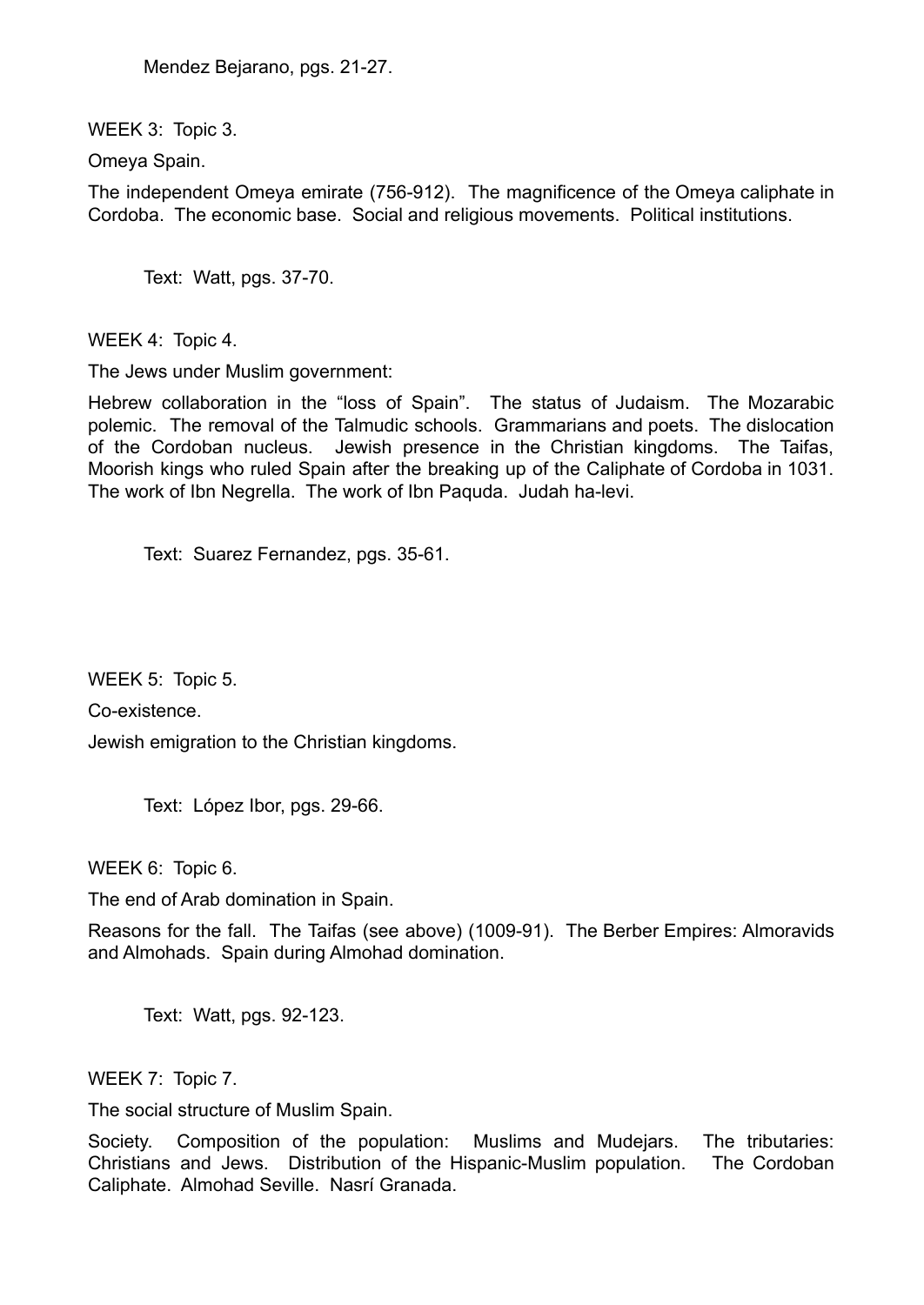Text: Ariè, pgs. 169-198.

(Answer the questions up to page 198. The rest, up to page 220, are to be read for discussion in class.)

WEEK 8: Topic 8.

Everyday life in Muslim Spain.

The family. The house and its furnishings. Diet. Clothing. Personal care and aesthetics. Public baths. Public health. Entertainment: parties, hunting, games, music and dance. Street performances. Public morality.

Text: Ariè, pgs. 271-327.

(Answer the questions up to page 302. The rest is to be read only for discussion in class.)

WEEK 9: Topic 9.

Culture and arts under the Umayyads.

Intellectual life: religious sciences. Poetry and literature. Art. Sources of Arabic-Spanish culture.

Text: Watt, pgs. 71-91.

WEEK 10: Topic 10.

The importance of Islamic Spain.

The intrinsic greatness of Islamic Spain. Literature in the withdrawal period. Arabic and Islamic colonization. The nasrids from Granada. The end of Islamic Spain. Muslims under Christian domination. The influence of Islamic Spain on Christian culture and on Europe.

Text: Watt, pgs. 162-192.

WEEK 11: Topic 11.

The Spanish Inquisition.

The establishment of the Inquisition. Toward a rational occupation of the territory: the geographic cover. A social control without any limits? The Inquisition's power. The centralizing power of the Inquisition: control of the hierarchy. Who were the Inquisitors or what was the nature of their power? The means of power: men and resources. The problem of relatives. Supplementary militia or pressure group?